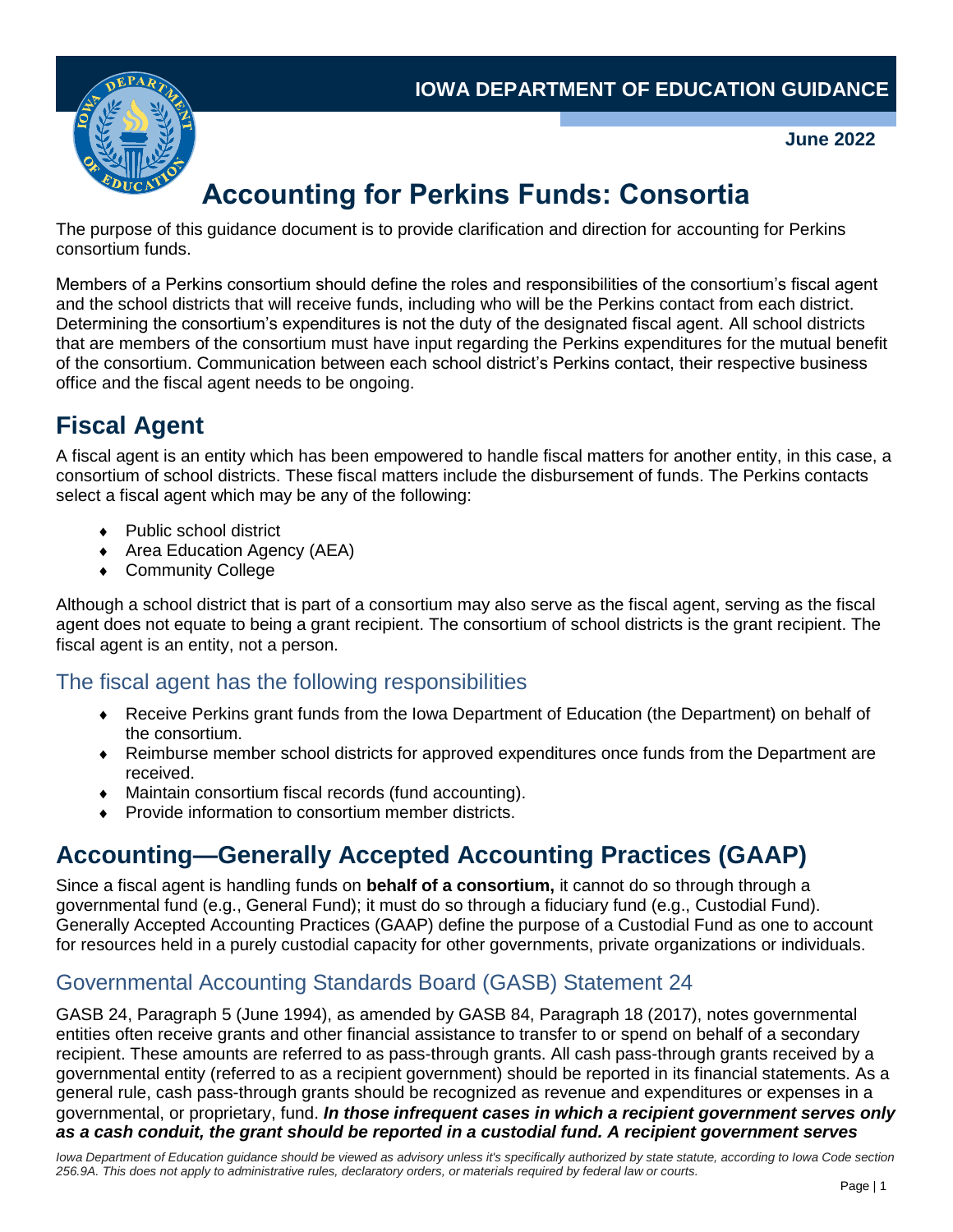#### *only as a cash conduit if it merely transmits grantor-supplied moneys without having administrative or direct involvement in the program.*

The language emphasized above applies to the Perkins grant. It is important to remember that the fiscal agent itself is not the grant recipient; it does not have administrative or direct financial involvement. GASB 24 provides the following guidelines regarding this type of involvement. A recipient government has administrative involvement if, for example, it:

- *a. Monitors secondary recipients for compliance with program-specific requirements* (*the Department does the monitoring);*
- *b. Determines eligible secondary recipients or projects, even if using grantor-established criteria (the consortium makes these decisions); or*
- *c. Has the ability to exercise discretion in how the funds are allocated (the consortium makes these decisions).*

A recipient government has direct financial involvement if, for example, it finances some direct program costs because of the grantor-imposed matching requirement or it is liable for disallowed costs. Neither of these situations should occur for a Perkins fiscal agent.

#### Accounting Dimensions: General Format

The Department's [Uniform Financial Accounting Manual](mailto:https://educateiowa.gov/documents/uniform-financial-accounting/2013/04/uniform-financial-accounting-manual-version-2009) and the lowa Chart of Accounting Coding provide the guidelines for coding of revenues and expenditures.

Revenues and other financing sources follow the format below:

Fund-facility-program-project-source:

xx-xxxx-xxx-xxxx-xxxx

Expenditures and other financing uses:

 Fund-facility-function-program-project-object xx-xxxx-xxxx-xxx-xxxx-xxx

These dimensions are used in the examples within this document; however, since there are multiple entities serving as fiscal agents (LEA, AEA, community college), some content may need to be adapted based on the situation.

### Fiscal Agent—Recommended Practices

- Establish a custodial fund (9x) to account for the consortium's activity. Custodial funds include balance sheet accounts, additions (revenues) and deductions (expenditures), which are uploaded to the LEA or AEA Certified Annual Report (CAR). Balance sheet accounts include, but are not limited to, cash (9x-xxxx-300-xxxx-10x), intergovernmental accounts receivable (9x-xxxx-3xx-xxxx-141), interfund accounts receivables (9x-xxxx-300-xxxx-132), intergovernmental payables (9x-xxxx-300 xxxx-41x), interfund accounts payable (9x-xxxx-300-xxxx-402), Accounts Payable (9x-xxxx-300-xxxx-421) and Restricted Net Position (9x-xxxx-300-xxxx-770).
- Record reimbursement from the Department (Perkins grant funds) **as Program 300, Project 4531, Source 4531** (e.g., 9x-xxxx-300-4531-4531). Program 300 refers to Vocational (Career) and Technical Programs, while Project and Source 4352 both refer to Vocational (Career and Technical) Education—Basic Grants to States (Title I, Part C)(CFDA 84.048).
- Record reimbursements (expenditures) to the member districts as **Program 300, Project 4531,** (do not use Project 4530), with the appropriate Function and Object based on the type of expenditure. It is suggested that the fiscal agent also use the facility code (district number) to account for each member district. This is recommended to provide an easier way to reconcile with the member district (e.g., 9xxxxx-xxxx-300-4531-xxx).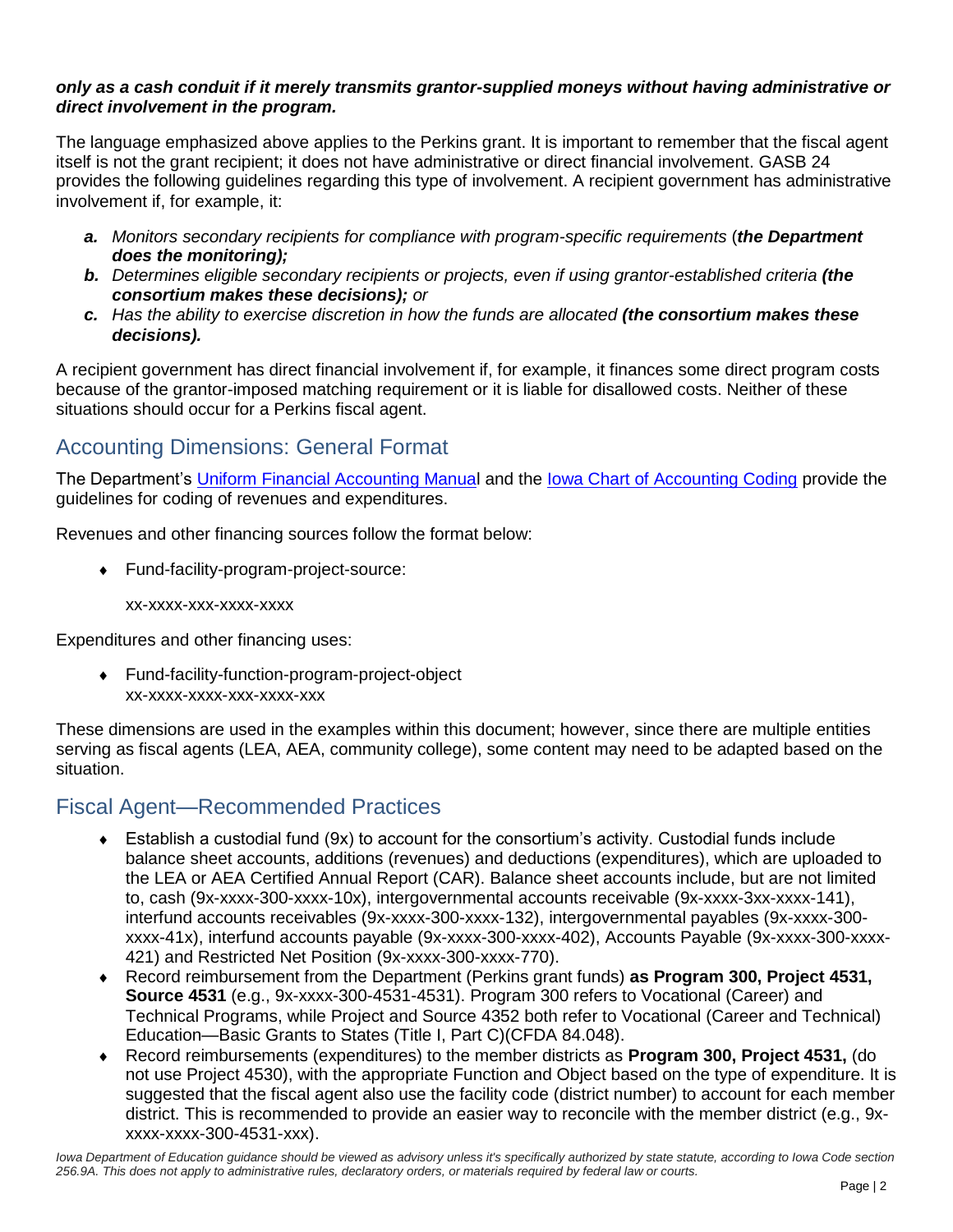- **Do not reimburse member districts until the corresponding funds have been received from the Department.**
- **All payments should be made from the Custodial Fund, not the fiscal agent's General Fund.**

#### Member District—Recommended Practices

- Account for expenditures and any reimbursement for these expenditures in the district's General fund  $(10)$ .
- Record expenditures as Program 300, Project 4531, with the appropriate Function and Object. For example, if the district purchased a CAD program, the coding would be as follows: 10-xxxx-1000-300- 4531-652). Function 1000 refers to Instruction and Object 652 references Technology-Related Software.
- Provide the above-mentioned detail when submitting documentation to the fiscal agent to request reimbursement. Districts can also use detail 3xx program numbers.
- Record reimbursement received from the fiscal agent as Program 300, Project 4531, Source 4531 (e.g., 10-xxxx-300-4531-4531).
- The practices above also apply when a member district also serves as its consortium's fiscal agent.

#### Fiscal Agent That Provides Additional Services—Recommended Practices

Through agreement of the member districts comprising a consortium, the fiscal agent (such as an AEA) may occasionally provide additional services such as: coordinating grant activities, providing professional development, organizing committee meetings and so forth. Accounting for these types of situations require a few more steps.

- Since these services are provided for the member districts, the member districts must account for the associated cost; however, this will be an in-substance expenditure and revenue (i.e., no actual dollars). The costs will either be divided equally among all member districts or divided proportionally as determined by the consortium members. The specific expenditure (and revenue) amounts must be communicated to the member districts to record. These additional items should also be included in the agreement for the predetermined additional services.
- Within its Custodial Fund, the fiscal agent will record the additions (revenues), deductions (expenditures), receivables and payables on a per-district basis (as determined above), but reimburse the entity providing the service (itself, for example). Coding would be entered as appropriate for the type of expenditure.
- The entity providing the service will record the amount into its General Fund as Source 1958 (Sale of Service) rather than reimbursement.

#### Fiscal Agent that Provides Additional Services—Example

Members of a five-district consortium, whose fiscal agent is an AEA, determine if they would like an employee of the AEA to coordinate/deliver professional development for the consortium's Career and Technical Education (CTE) instructors at an agreed upon cost of \$1,000. The members must agree that the cost will be divided equally among the five districts.

- The fiscal agent communicates the associated cost/revenue to each member district (\$200).
- Each member district records the expenditure and revenue to its General Fund (reminder: this is insubstance; no dollars are exchanged). Function 2213 references Instructional Staff Training; Object 594 is Services Purchased from an AEA Within the State.
	- Expenditure: 10-xxxx-2213-300-4531-594 (\$200)
	- Revenue 10-xxxx-300-4531 (\$200) (Perkins Funds)

*Note: The fiscal agent should verify each member district has completed the above entries.*